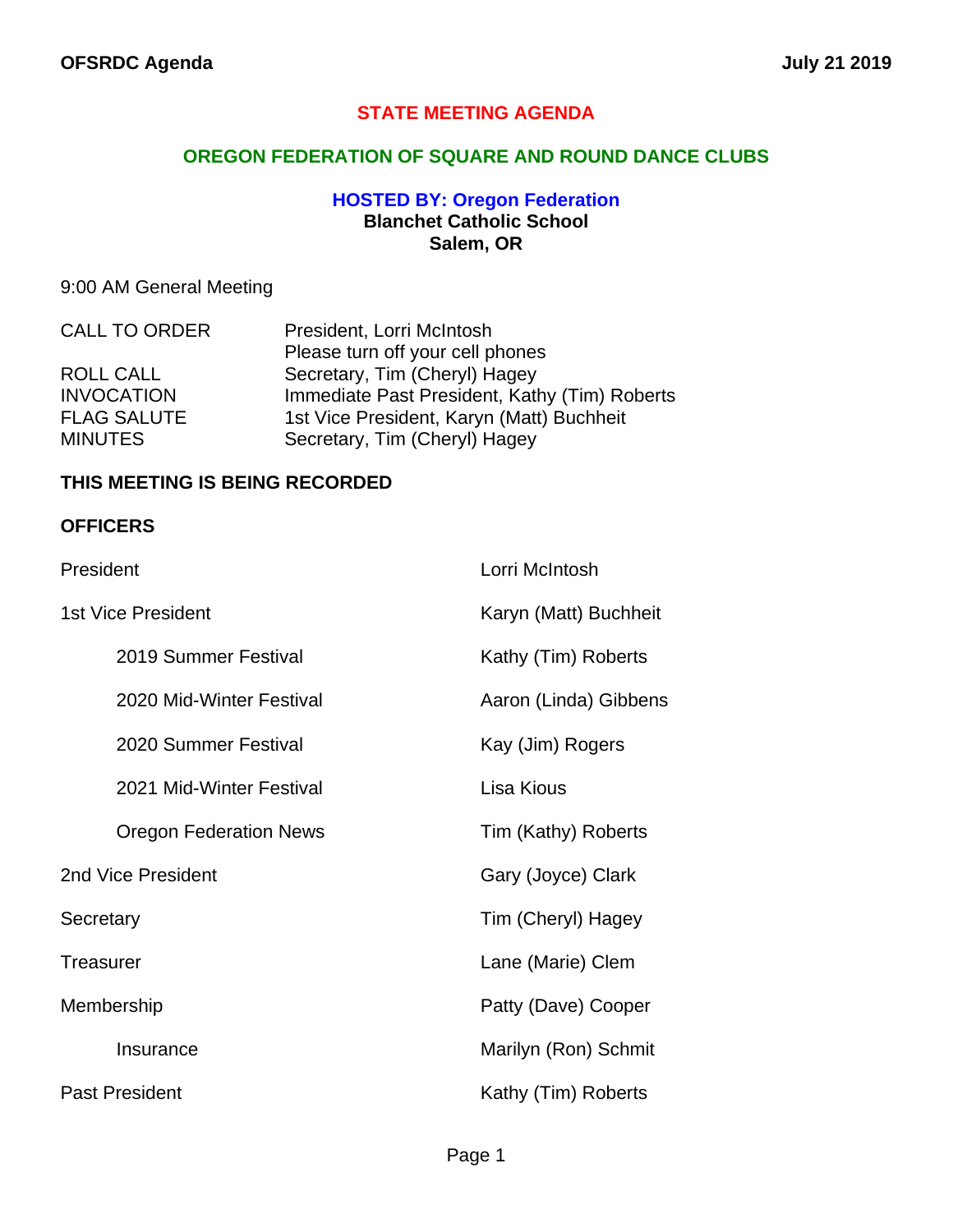## **APPOINTED OFFICERS**

| Parliamentatian             | Tim (Kathy) Roberts     |
|-----------------------------|-------------------------|
| <b>Education/Publicity</b>  | Kathy (Tim) Roberts     |
| Historian                   | Marilyn (Ron) Schmit    |
| <b>COMMITTEE CHAIRS</b>     |                         |
| <b>BMI/ASCAP</b>            | <b>Ralph Lambert</b>    |
| <b>Youth Activities</b>     | Karyn (Matt) Buchheit   |
| <b>ORDTA</b>                | Tami Helms (Tim Keck)   |
| <b>Round Dance Sreening</b> | Tami Helms (Tim Keck)   |
| <b>Caller Liaison</b>       | Janienne Alexander      |
| Webmaster                   | Tim (Kathy) Roberts     |
| <b>State Fair</b>           | Marilyn (Ron) Schmit    |
| <b>Background Check</b>     | Tim (Kathy) Roberts     |
| Delegate Meeting            | Roberta (Phil) Claudson |

## **OLD BUSINESS**

A. Results of election on constitutional amendment to accept line dance clubs for membership.

B.

## **RECESS**

#### **NEW BUSINESS**

- A. Motion to accept P&P changes for background check committee
- B.

#### **DELEGATES**

Blue Mountains Council **David (Sally)** Stutzman